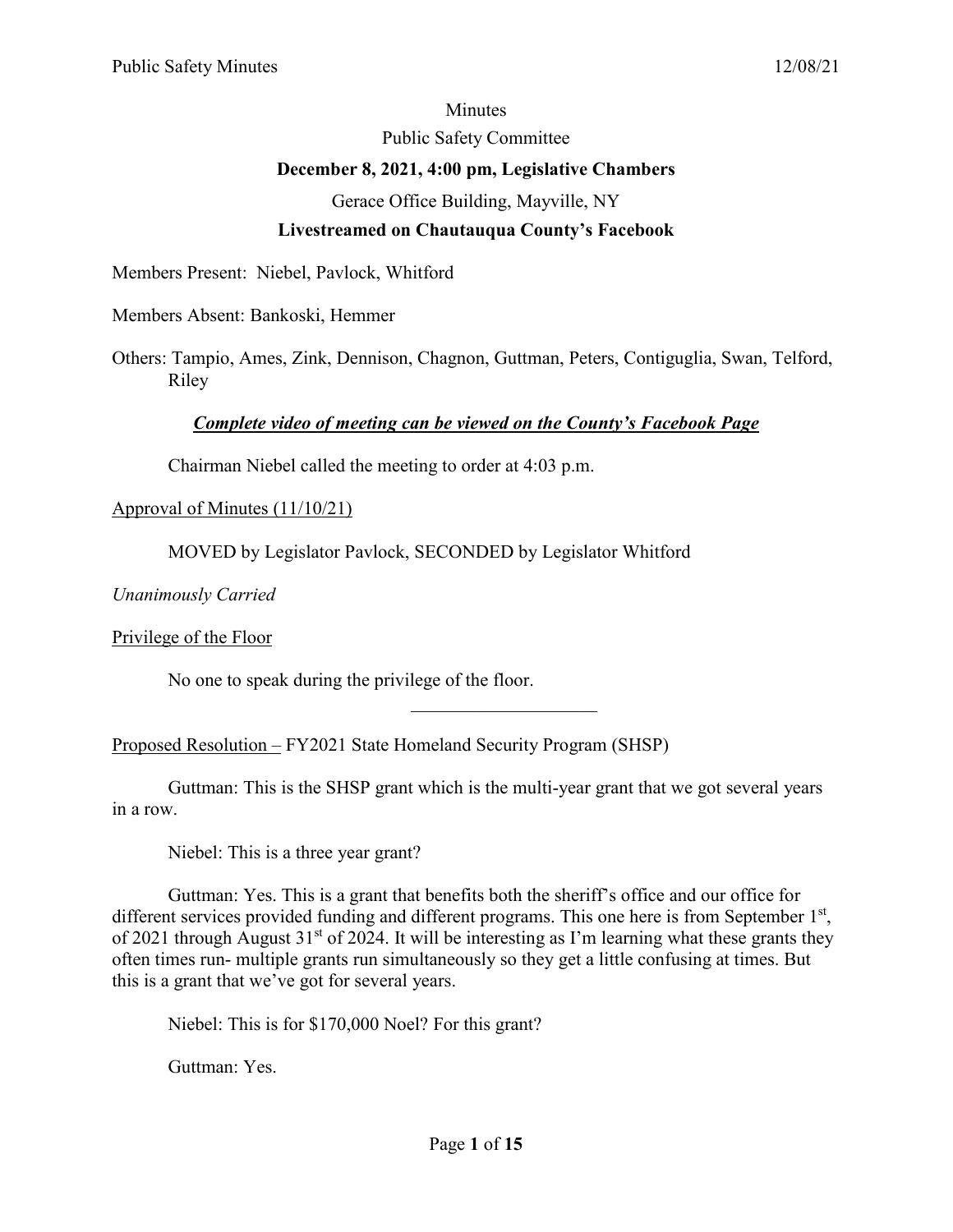Niebel: Committee, any questions for Noel or Bonnie on this one? Ok, those in favor? Opposed?

## *Unanimously Carried*

#### Proposed Resolution – Amend 2022 Budget to Implement the Emergency Services Message Boards Project within the Chautauqua County American Rescue Plan Act (ARPA) Spending Plan

Guttman: So basically all the rest of them that I can see on the front that we are up for were our submitted ARPA projects. These are the message boards that would be used to utilize by the fire service and emergency services to- during an event they are a tow behind vehicle we've all seen them on the roads. They can *(inaudible)* put up a message. They really do help keep our traffic or we if we have a planned event we could put those out to help our traffic to get- a key example I use is this summer we had a water emergency at the Dunkirk- we had guys using sharpies and cardboard markers to make *(inaudible)* to signs put up on the road to direct people into getting water.

Niebel: Was that Brigham Road?

Guttman: Yes. People out there actually using cardboard and holding it up with pallets to get people to direct them the proper way. These would be obviously available if the fire services deploy on emergency priorities first and then any type of planned event secondary. Ideally, looking to get two of them position of one with the fire police units, one in Ashville, one in our office so they can be re-positioned quickly around the county as needed.

Niebel: As a matter of fact on Brigham Road, I saw Julie out there. So yeah, a needed project. Committee, any other questions on this one. Those in favor? Opposed?

### *Unanimously Carried*

Proposed Resolution – Amend 2022 Budget to Implement the Emergency Services Office Upgrades Project within the Chautauqua County American Rescue Plan Act (ARPA) Spending Plan

Guttman: So this is a upgrade of our- a lot of the technology in the UFC room to include some updated zoom technology like everyone we've had to learn adapt to zoom which we all realize is here to stay. Trying to run a large scale meeting off of an iPad in front of a room with zoom is not exactly the most efficient manner as we've found out unfortunately and we're looking to purchase some units like sitting here beside us- and several computer as well as upgrading our UFC to better reflect how we want to use it in the future in the needs of the county. Make it a little more technology user friendly and a little more safe – efficient working spaces for what we're doing. A large component of that is technology and upgrading computers.

Niebel: Committee, any questions of Noel and Bonnie?

Chagnon: Mr. Chairman if I might?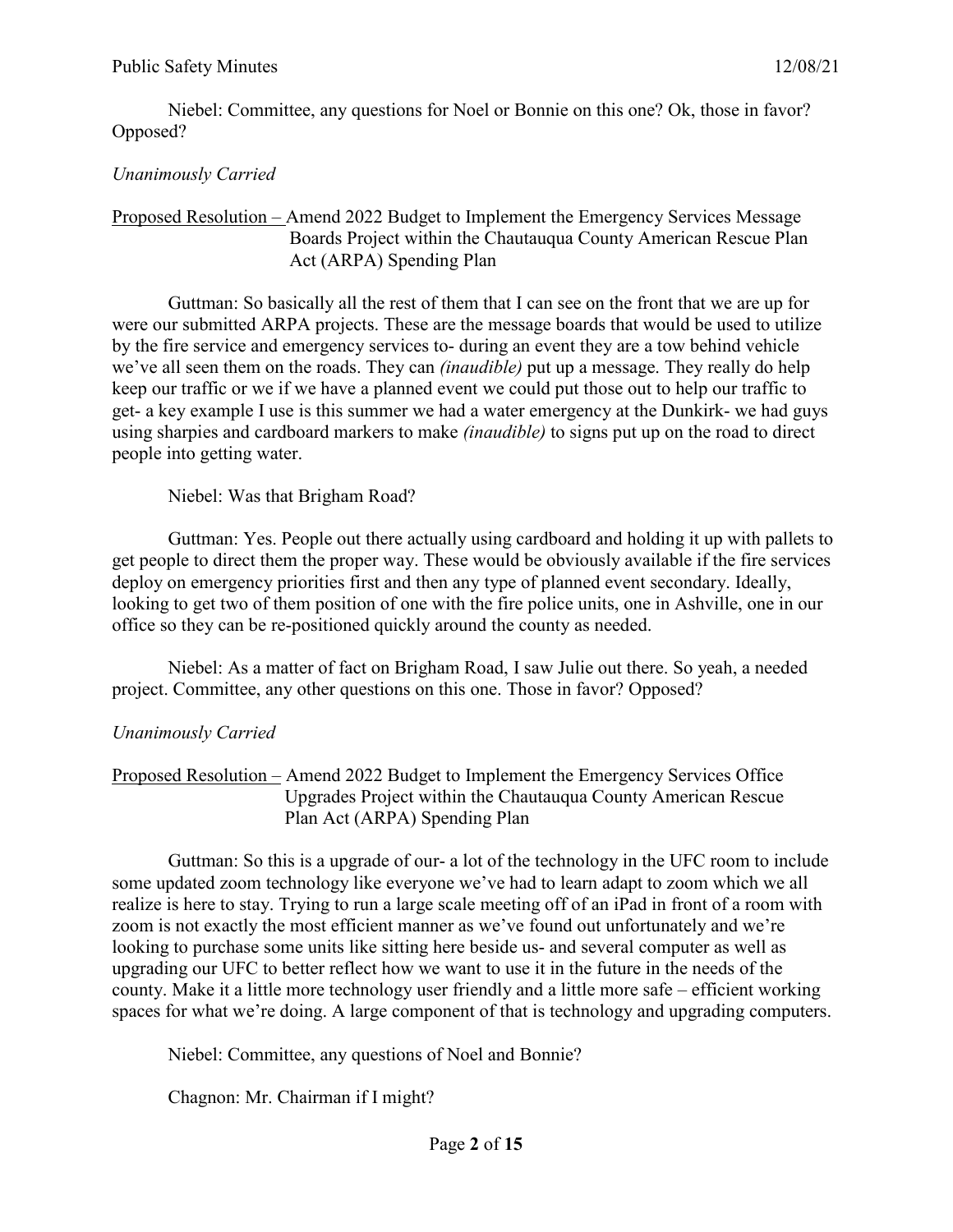Niebel: Yes, please.

Chagnon: Noel and Bonnie, on this ARPA projects, do you have current bids so that we're sure that these amounts that were in the ARPA plan are correct?

Guttman: All the numbers we used, I used off of either state bid websites or GSA websites so they would be reflected of the competitive bidding numbers.

Chagnon: Okay, and they will be valid in 2022?

Guttman: Yes.

Chagnon: Okay, thank you.

Niebel: Noel, would that be the same for all of these other resolutions too?

Guttman: All the pricing that we used – the only one that didn't get a fair and accurate number was the paving and that's just such a fluctuating number and that's another one down the road. But for all the projects I used either the New York State hires contract, GSA advantage pricing or the stuff we normally purchase – that's where I got all my prices from.

*(Inaudible)*

Niebel: Alright, those in favor? Opposed?

# *Unanimously Carried*

### Proposed Resolution – Amend 2022 Budget to Implement the Office of Emergency Services (OES) Emergency Medical Service (EMS) Gear Project within the Chautauqua County American Rescue Plan Act (ARPA) Spending Plan

Guttman: This is to purchase two of our life pack cardiac monitor defibrillator units and three of the Lucas Automatic CPR compressional devices so that all of our Fly Cars and two ambulances have *(Inaudible)* of equipment. These are true lifesaving equipment that are needed to make sure – right now we have fly cars that we don't have it in and when its used it has to be taken from another vehicle so this is to get our equipment *(Inaudible)* for those vehicles up.

Niebel: But now you have this equipment in the other three fly cars?

Guttman: Yeah, so two of the fly cars don't have the life sav- the automatic CPR device and the ambulance does not have one in there. As well as the efficiency of health care provided it's also amazing safety aspect and if you've ever had the unfortunate privilege of doing CPR in a moving vehicle, it's not exactly fun nor safe. I'm unfortunate I've done it many times and this device takes that inherent safety feature away and it makes it much safer for everyone involved.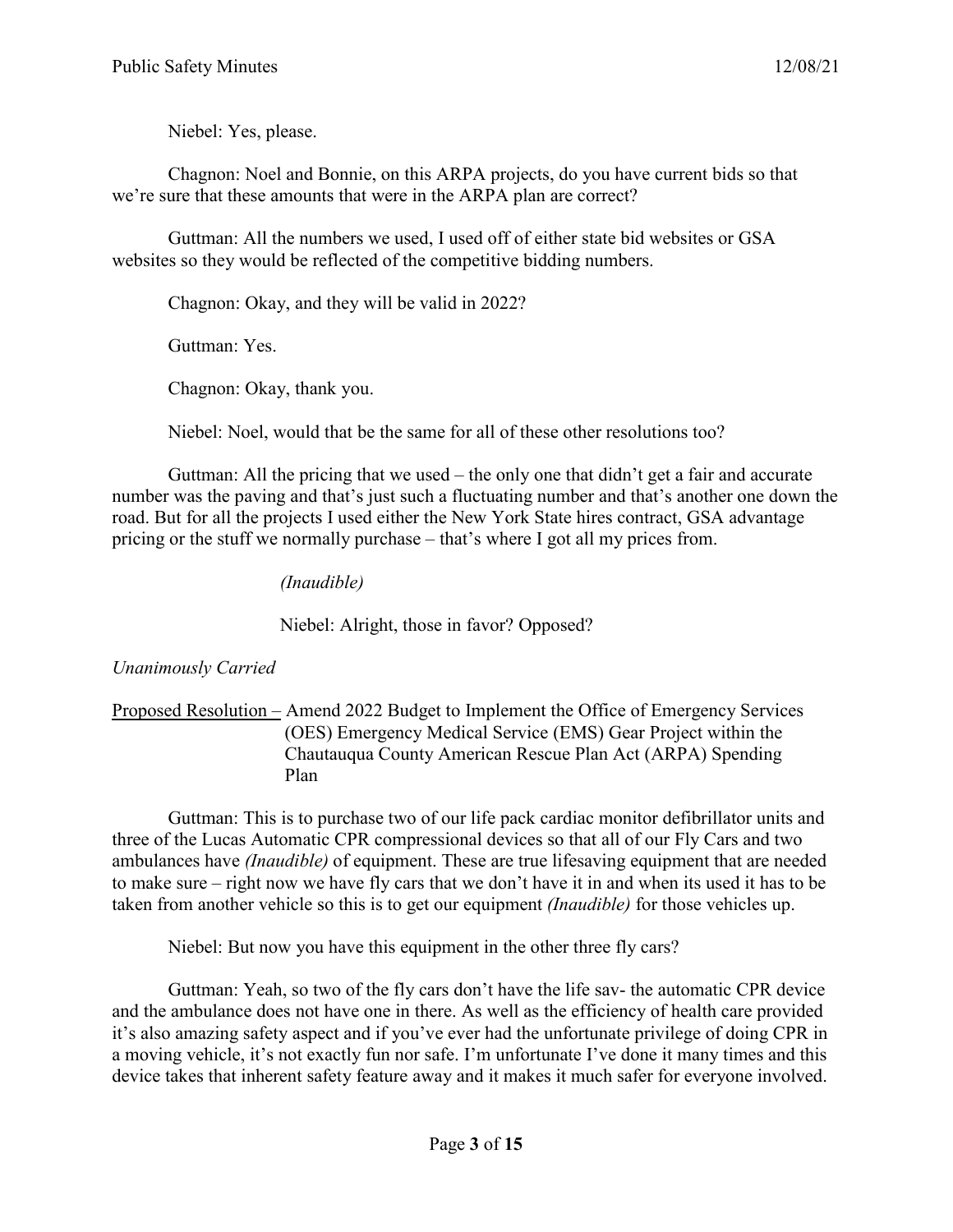Niebel: Thanks. Paul?

Whitford: Is this part of the ALS program rather than the BLS?

Niebel: Yes, well actually it's both because it's CPR. CPR is for everybody.

Niebel: It could be either.

Guttman: ALS providers can do more of the – obviously the more advanced protocols in it but this will be able – Lucas CPR devices would be able to be used by any fireman. Many fire departments have them or should say several fire departments have them so the pool of trained people out there that could assist right off the bat is a pretty high pool already. And the life pack cardiac monitor defibrillators are functioned first as AED. There's an AED as you'd see anywhere from any public access building. You put the pads on, turn the unit on and it tells you what buttons to press. And then for the advanced care providers they can do the cardiac *(Inaudible)* capabilities, another advanced cardiac lifesaving interventions.

Niebel: Okay, any other questions? Those in favor? Opposed?

## *Unanimously Carried*

Proposed Resolution – Amend 2022 Budget to Implement the Office of Emergency Services Dive Boat Project within the Chautauqua County American Rescue Plan Act (ARPA) Spending Plan

Guttman: So this is to replace the current dive boat which is still currently out of service due to a *(Inaudible)* haul failure, the inflatable failure on the haul. This would be able to get us a boat a little more efficient and safe for our water operations both on Lake Erie and Chautauqua Lake. The current dive boat purchase was adequate for the mission. As the team evolved and developed and techniques have evolved and developed it is just not proven to be as efficient as it could be so this is to replace that boat.

Niebel: And these thing run about \$270,000 now or?

Guttman: Well boats could run a lot higher. The number we put in for was actually a pretty conservative number for the purchase. We're talking half million, three quarter million if you really get into the really super high end boats. We're obviously looking to go for a more efficient, more *(inaudible)* conservative type option.

Niebel: Okay but this will suffice for what we need it for?

Guttman: Yeah, I think I put in for 135, I'm not sure where the 270 came in.

Dennison: Chairman, if I could interject?

Niebel: Sure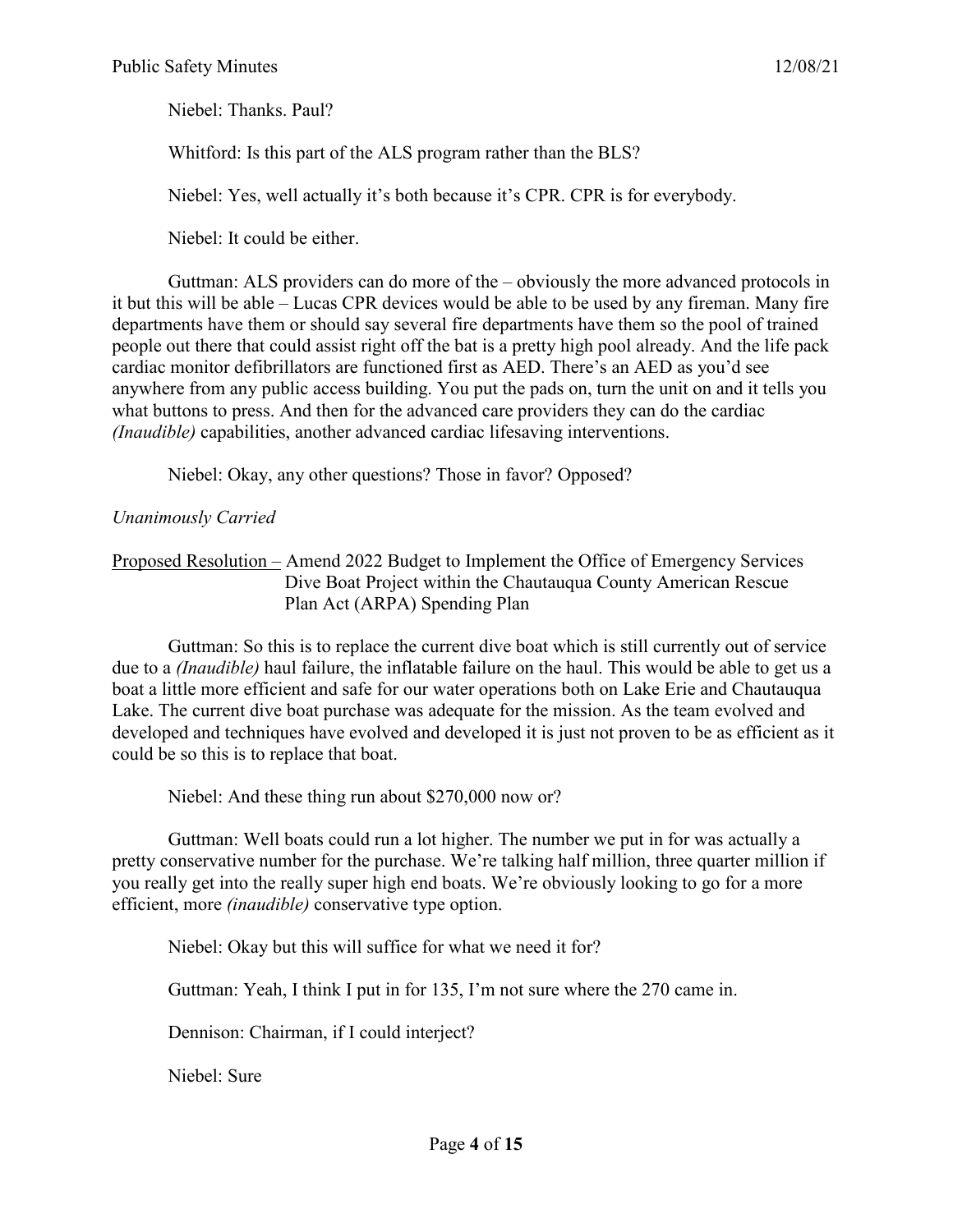Dennison: All of these are for Resolutions when you look at the total and essentially double what the *(Inaudible)* cost. There are changes in both *(Inaudible).* So, we have to increase the appropriations in both bonds and increase revenues in both bonds. So the actual cost of the project is \$135,000.

Guttman: I would love \$270,000 for it but I wasn't that brave enough to ask.

Dennison: Unfortunately, this isn't going to get- this ones not going to get it for you.

Guttman: Yeah, while I would love that, 135 is what I put in for.

Niebel: That should suffice?

Guttman: Yes.

Pavlock: With some of these equipment purchases, we have the facilities to be able to store them?

Guttman: Yes.

Pavlock: Inside *(Inaudible)* - Obviously the new signs would fit *(inaudible).* 

Guttman: Yeah

Pavlock: It's good to keep things inside and make them last.

Guttman: Yeah, all the stuff with be under shelter somewhere.

Pavlock: Another question I had was that with the purchase of the equipment, technology department is- foresee any extra costs installing and maintaining any of the new electronic stuff?

Guttman: Anything computers like in any department there – we all know every computer does have a life to it. I'm sure that in five years the zoom device that they came out with now will be much better than what is out there today. But we're asking for realistic items that are current and will meet all of the standards today. We have computers in our office that have been stretched to their life and just function as a paper way at this point. Unfortunately, the day you buy a computer it goes out of date. I think we've all experienced that but we're trying to find the most effective use *(Inaudible).* 

Whitford: Do you have any idea of what *(Inaudible)*

Guttman: The other one was 17 years. I would expect more out of this one cause it'll be a different design. It won't have as many – would not have the inflatable parts to it that the other one does so that will add a little more durability to it.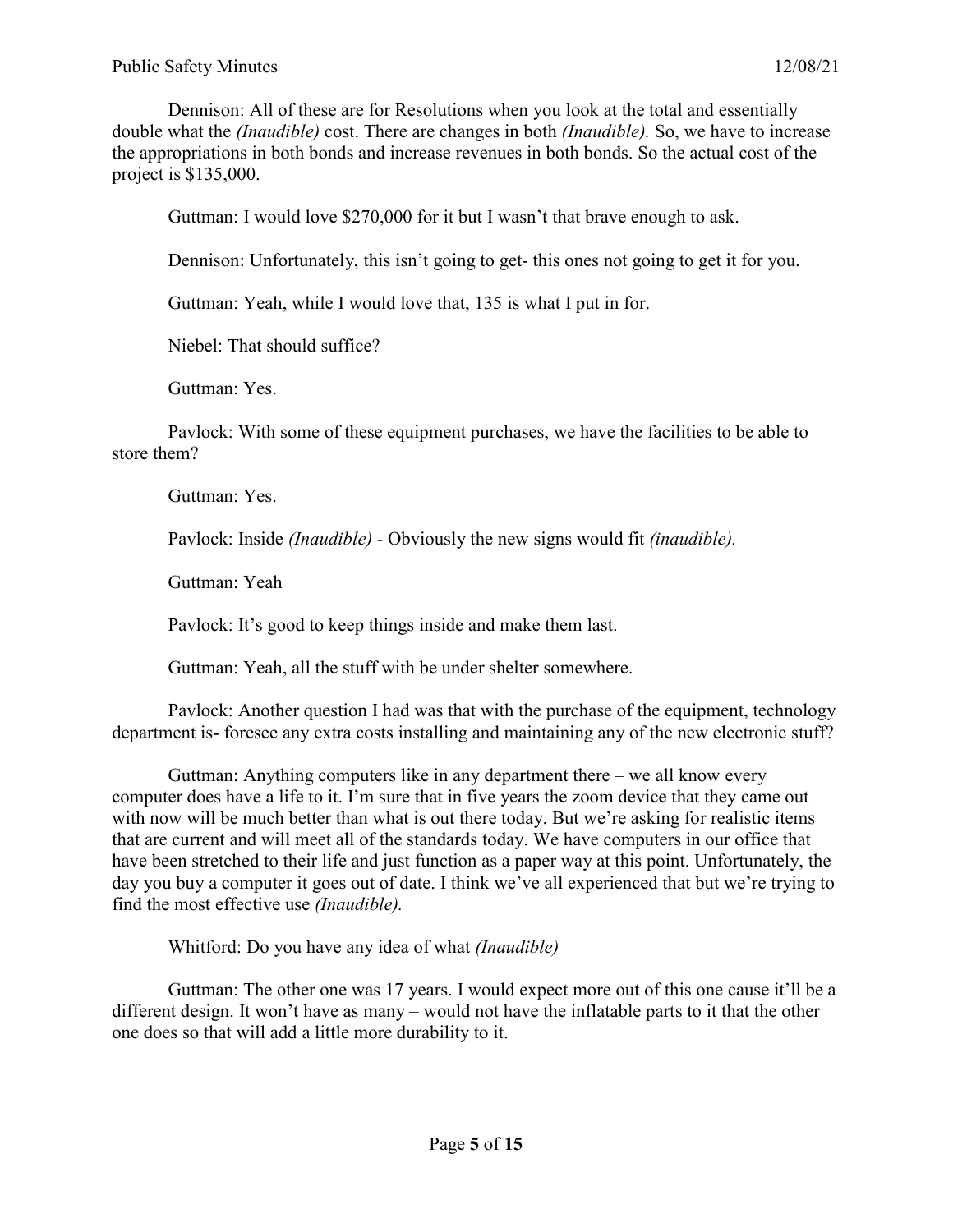Niebel: Okay, those in favor of this resolution? Opposed?

*Unanimously Carried* 

### Proposed Resolution – Amend 2022 Budget to Implement the Emergency Services Paving Project within the Chautauqua County American Rescue Plan Act (ARPA) Spending Plan

Guttman: So this was a joint request between the Health Department and our office to do a paving project up at our office – our back storage building. When that building was built it had garage doors on both sides of it, front and back. Unfortunately, it only had paving in the front. It was - I'm not sure why *(Inaudible)* just I think there was financially issues at the time.

Niebel: Noel, this is up here at the Mayville School?

Guttman: Yeah, our building behind our office and you know with the last year and a half of activity of drive thru clinics, vaccination sites we had the issues of finding the appropriate site, getting the appropriate paperwork submitted and with the ability to do this project here paving this will have building that the county owns that we can basically move a couple vehicles out into the parking lot, it would have a building suitable for any type of a drive thru clinic whatever the needs of the county might be at that time for a building we control, own and don't have to do paperwork on to get control of. Logistically, it's a sound idea that whether it's a county health project, whether it's our project whether- whatever it is it'll be a simple and managed project.

Niebel: Committee, questions of Noel or Bonnie? Those in favor? Opposed?

# *Unanimously Carried*

### Proposed Resolution – Amend 2022 Budget to Implement the Office of Emergency Services (OES) Communications Project within the Chautauqua County American Rescue Plan Act (ARPA) Spending Plan

Guttman: So this last one is for communications. Every issue, every incident, every training, every critique there's always one continuous common theme and that's the issue of communications. We have- I feel we have a good robust system in the county that still – it will always be improving, always be growing in needs. One of those needs is unfortunate due to the cost *(Inaudible)* project, you know we'll be on calls and I'll give you a recent example. We had a rope rescue on the cliffs of Lake Erie this summer and I *(Inaudible)* told someone to go get some equipment out of the truck that pulled in a quarter mile away and they're like "well no one up there has a radio". So one guy had to run up, tell another guy to run up and we had to do a little relay back and forth until another person that got there with a radio – and this will help identify that problem by putting more radios in the field it'll help increase the efficiency plus there is some – the newer style radios have some improved features that we could utilize on fire ground and emergency's. Communication are always the number one issue and anybody that's ever been involved in any type of incident it's just always the number one topic like "Yeah communications could have been involved by these five different reasons, three different reasons".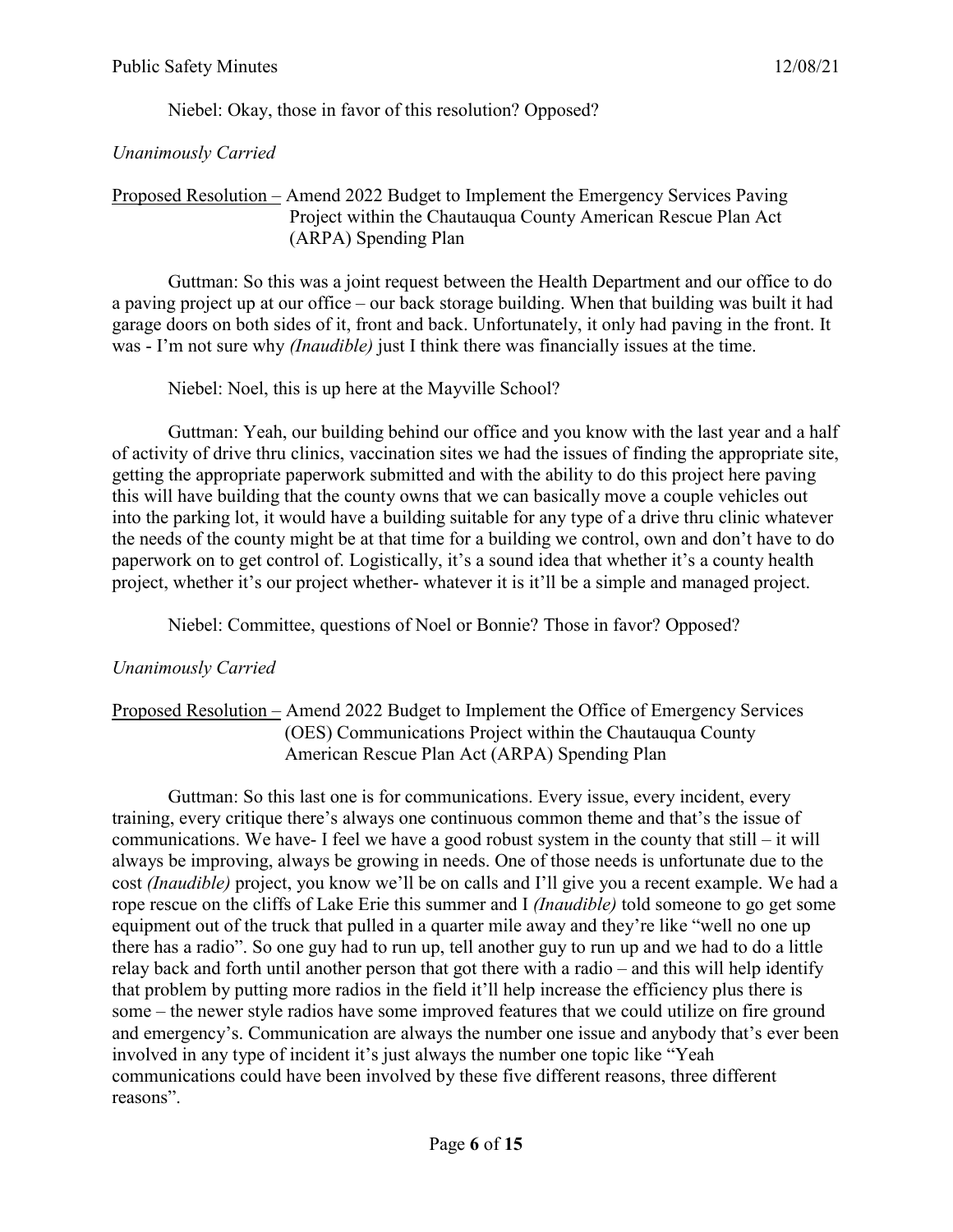Niebel: It's important as far as time.

Guttman: Yeah.

*(Inaudible)*

Niebel: Alright, those in favor?

Dennison: Mr. Chairman?

Niebel: Yes?

Dennison: When we drafted this resolution, you'll see that the capital project number was *(Inaudible)*

Niebel: Okay.

Dennison: *(Inaudible)* Change the X's to numbers. It would be easier but I don't know if it's proper. So under established increase appropriation *(Inaudible)* 

Niebel: We'll treat that as a typo. So we don't need an amendment. Those in favor? Opposed?

## *Unanimously Carried*

Proposed Resolution – Authorize Acceptance of 2022 Crimes Against Revenue Program ("CARP") Funds

Contiguglia: This is a grant that we received from the New York State Division of Criminal Justice Services that provides partial funding for an ADA's salary and Fringe and then it provides a fully funded part-time senior investigator. They're devoted to investigating and prosecuting crimes against revenue which would include labor fraud, unemployment fraud, welfare fraud, anything that involves money and state money in particular. So they work closely with the office of the state comptroller and the department of taxation and finance to identify any revenue crimes that occur in Chautauqua County and then prosecute those individuals responsible. We've had this grant for many years and this is just a continuation of the program into 2022. It runs from January 1<sup>st</sup> of 2022 through December  $31<sup>st</sup>$  of 2022. It was included in our adopted 2022 budget so basically it's a continuation of what we're already receiving.

Niebel: One year grant for 65,000?

Coniguglia: Correct.

Niebel: Committee, any questions or comments? Those in favor? Opposed?

*Unanimously Carried*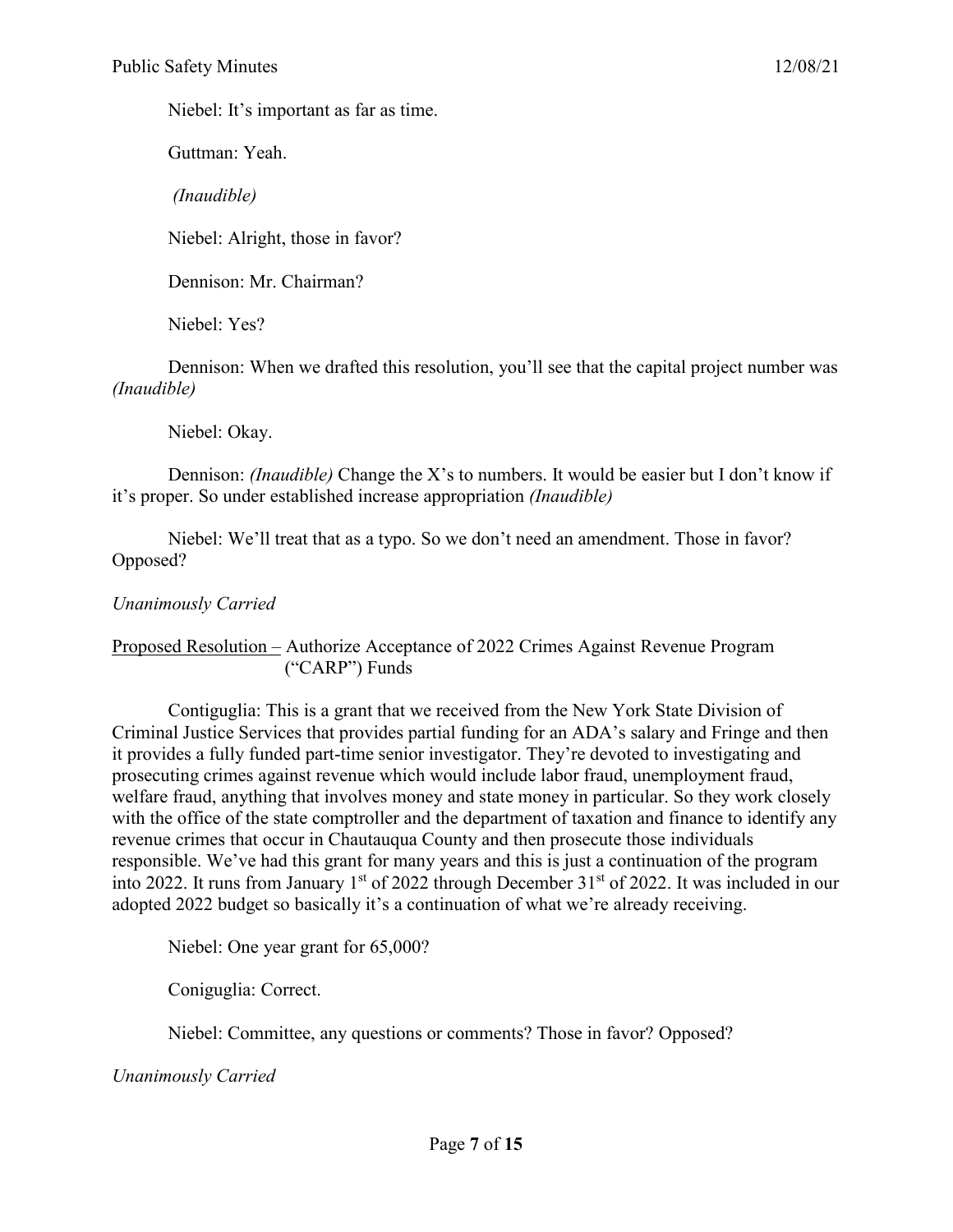### Proposed Resolution – Amend 2022 Budget to Implement the District Attorney Office Expansion Project in the Chautauqua County American Rescue Plan Act (ARPA) Spending Plan

Contiguglia: So we're hoping to amend our budget to include the expense associated with the DA's renovations as we heard in the project planning meetings that the DA's office is too small for the staff that we have. We are hoping to expand into the adjacent print shop and it will require some remodel of the floor, the walls, painting and then equipping it with furniture. We had been recommended for funding for this project in 2022 by the county planning board. It was reviewed and recommended at the November meeting and it's also been included in the American Rescue Plan. It was the Resolution number of 202-21 so it was recommended for funding by the American Rescue Plan Committee and so we would like to amend our budget to include the expense associated with that. The total expense that we've estimated is \$70,000 and it's broken down into the categories of \$5,000 for architecture, \$20,000 for construction, \$13,000 for equipment and \$32,000 for furniture.

Nieble: Committee, any questions?

Pavlock: It's well needed.

Contiguglia: We're all kind of on top of each other down there. If you come to our office it's kind of a straight line and we're all just kind of sitting on top of each other.

Niebel: This will spread you out a little bit.

Contiguglia: Yes, it will spread us out a little bit and it will consolidate some areas so that everybody can work closely together. It would give us a private conference room and a private interview room.

### *(Inaudible)*

Pavlock: Local companies doing the architecture, construction, and providing equipment?

Contiguglia: Yeah I believe we'd have to go with the companies that have the bids with Chautauqua County and I believe Fredrickson's in Cassadaga has bid on the construction equipment and then we'd be using the county buildings and grounds to help us with the actual construction and I believe they would help us navigate with whom we have bid and I think they are all local companies. I know LaBella did the architecture quote and I think we are going to use them again if we're permitted to through the bids that we have. So I'll have to check with the purchasing department and buildings and grounds to see where we can buy from.

Pavlock: Same type of a question for furniture. Is it an agency that it's through the bid program?

Contiguglia: Yes, anytime we have to purchase large amounts of equipment like this or furniture, I usually go to the purchasing department and they'll tell us who has the contract, the bid for the type of equipment or furniture we're looking for and for how long and so I will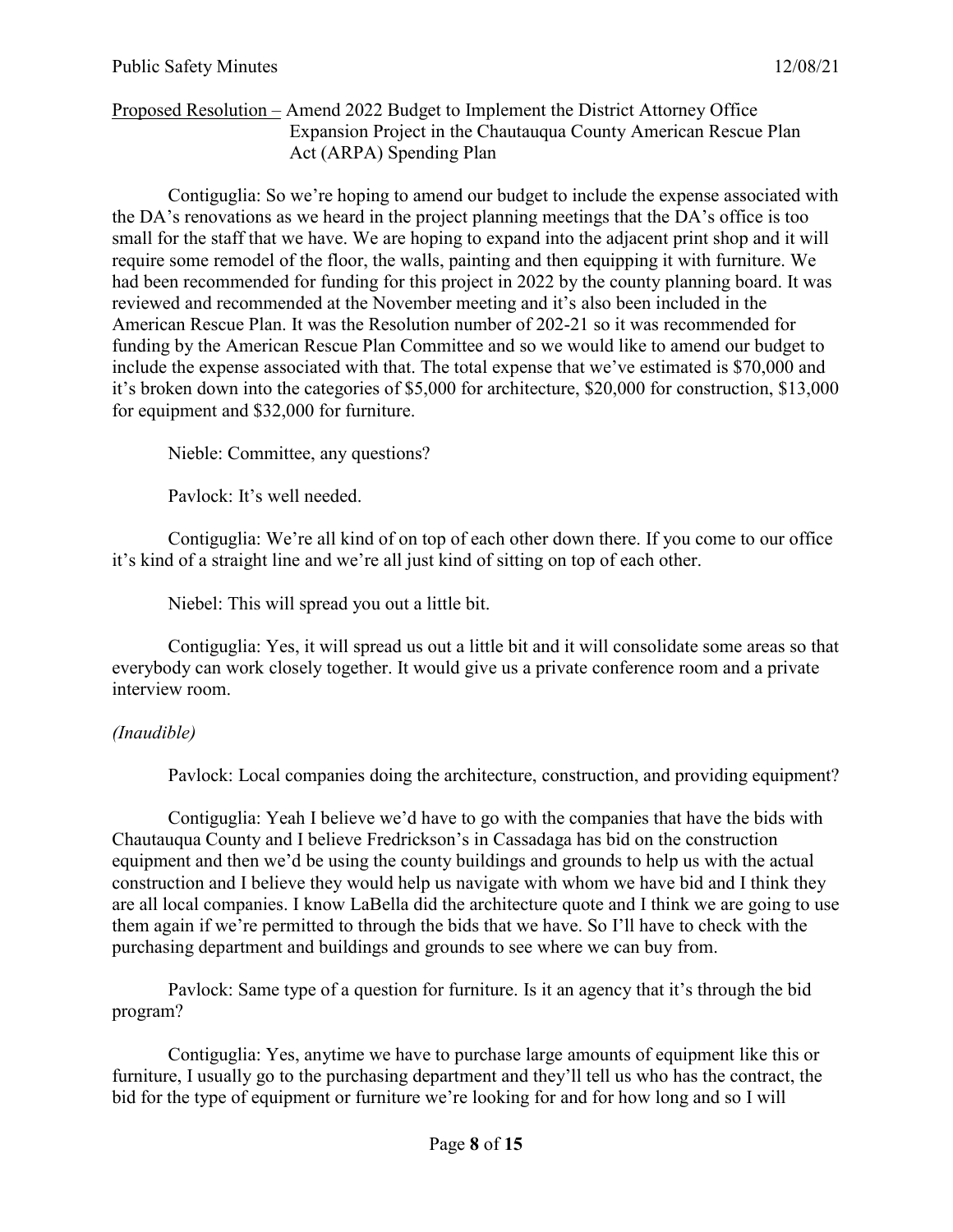definitely check with them before we make any purchases and everything will go through purchase orders and approvals through the proper channels.

Niebel: Dan, good questions. Anything else? Those in favor? Opposed?

### *Unanimously Carried*

### Local Law Intro 4-21 – Amending Local Law 7-90 Providing for a Management Salary Plan For county officers and employers (Re: Undersheriff, Captain, Warden and Corrections Lieutenant)

Riley: So the resolution today is you can see we're proposing to change – to move the title from the current range to a higher level range. What precipitated the discussion on or the need with the sheriff to move these titles was really based on if we go back in time to what we did with the DSAC – the negotiation with the DSAC contract. So, with DSAC the most senior person salary's ultimately by the end of their contract will be above what any of these positions have currently – have the opportunity. So the top of the range is what shuts off any future increases for anyone in these titles. So the first thing is, everyone is one of these titles except for the warden are at the top of the range. So if we didn't do the Local Law to increase the ranges next year by 3%, everybody on this list – every title on this list but the warden would not have received a pay increase. So for next year, this will – because we agreed to adjust the range these titles would have an opportunity to get an increase. After 2022, the warden then will also be at the top of the range which would mean anybody in any of these titles would not be able to get an increase. So then we talk about – well are these ranges in comparison to the market? Are these – are we in the ballpark with the ranges? So, we were able to get at Mr. Chairman Niebel's request, –

Niebel: I only asked for three or four. How many have you got?

Riley: Well the sheriff - the sheriff actually – we have 32 counties that we were – we were able to obtain the sheriffs annual salary as well as the undersheriff. So, I mean you can see the way these – there's a progression so by having the data on the undersheriff that really reflects on the rest of them. Just to give you some statistics, the average salary, so if we take all 32 counties and we average the salary for an undersheriff, the average salary is 99.9 thousand a year. The median –

Niebel: And Jean, that's above our current top rate for the –

Riley: Right, well yeah exactly so our current cap is 95. So we wouldn't be able to pay the average undersheriff salary to any undersheriff because it would be above our cap. The median, which is the middle so we take all 32 counties and we find out what the middle salary is \$98,000. So again, above our cap. So that's why we're proposing to move the undersheriff title from an 8 to an 11 and then the other ones fall into place based on the progression. So all that is doing is providing an opportunity. It has no impact to the budget today. What's budgeted for 2022 is what's budgeted but what would happen in 2023 if we did nothing to adjust the ranges and I'm going to tell you – we shouldn't be having to do local laws to adjust these ranges which is why I've been looking at having a third party just redo them all and to make sure they will do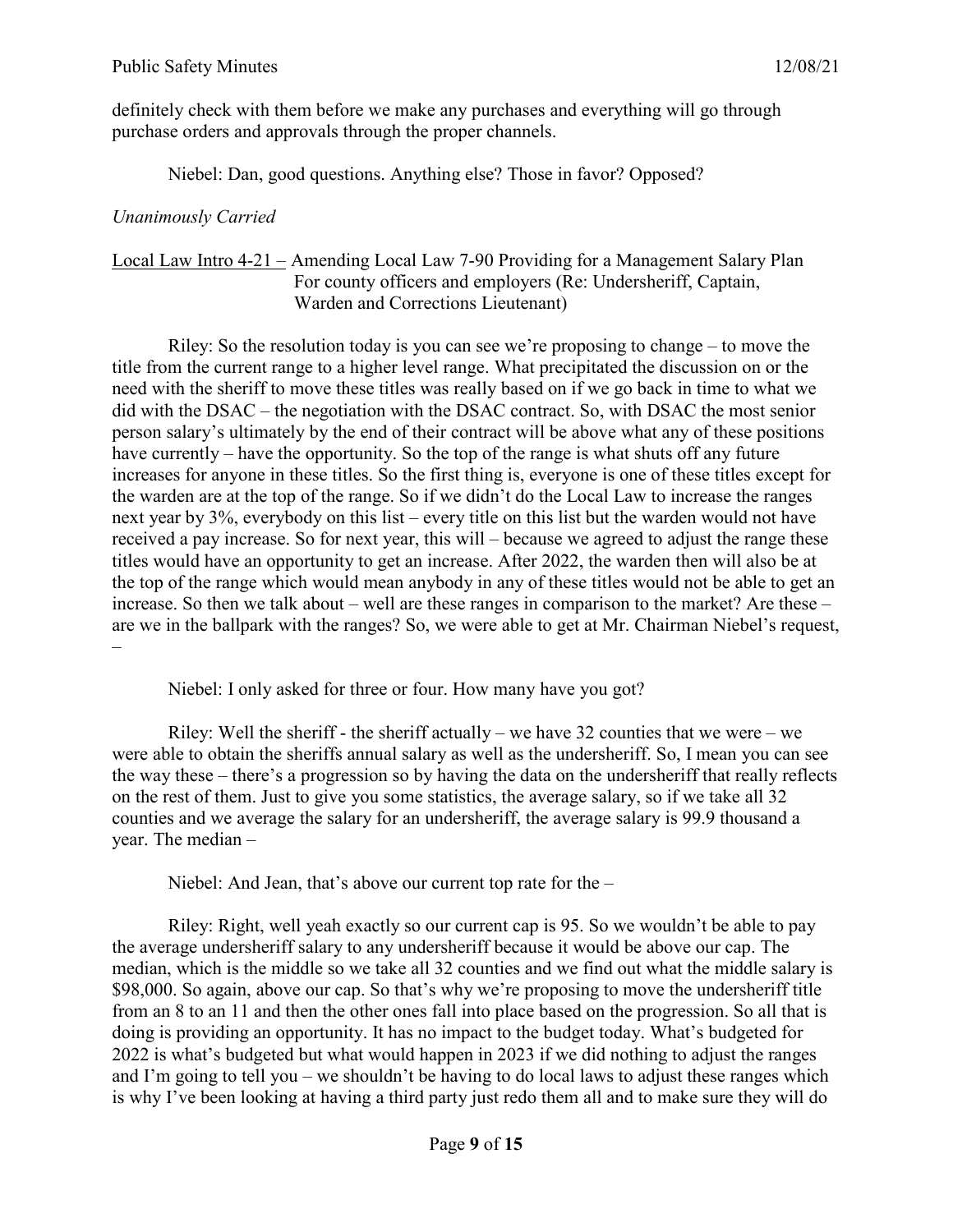market comparisons and we would rebuild these ranges because amending the ranges every year shouldn't happen once we have these things set we should be able – we shouldn't have to look at the ranges for five years. So when we do our budgets and we budget for increases and the budgets get approved that's all we should have to do. We shouldn't have to be constantly saying – doing a local law amendment to adjust the ranges. The ranges – these are old, they hadn't been looked at for many years.

### Pavlock: How old is old?

Riley: Oh, at least eleven years – I don't even know yeah I don't know if they even were looked at once they put them – once they went into effect. I know nothing has been looked at in the last eleven years and again salary ranges are how you determine what you're going to pay somebody when they come on board when you hire them and so if you don't keep that – if you don't keep up with them and make sure that you're adjusting when it's necessary, you're eventually going to have this problem and your ranges really aren't going to mean anything. I think when we  $-1$  you know, went before the committees and the legislature on getting the  $3\%$ adjustment, if you look at the – if you look at the – for years they didn't do anything to the bottoms of the ranges so now we have these huge ranges that really cannot be utilized to try and recruit somebody because clearly you're never going to bring somebody in at the bottom of the range and you can see in these ranges we would never do that. So then one other thing as far as a comparison, I talked about the DSAC, if we didn't do any adjustments to ranges the deputy sheriffs would make more in a base salary than the correction lieutenants in 2022 which is a higher level. In 2023, the DSAC sheriffs would make more than the warden. In 2024 and 25, the DSAC sheriffs would make more than the captain so by moving these, it's just providing an opportunity and I really feel as though if we don't make this shift we're going to be limited in what we can do internally as far as promotion opportunity's within the sheriffs organization.

### Niebel: Or retention?

Riley: Mhm. Because you can see I have 32 – they can go to another county and clearly make a lot more in some cases.

### *(Inaudible)*

Whitford: I have one question. Now you talk about DSAC and they have a collective bargaining agreement so they negotiate every year. Wouldn't you be better off, I mean after this to have something that connects with that, that automatically kicks in the raises for these positions they move those ranges like let's say they got 2% over it's a three year agreement or whatever and then what would happen is that these positons would automatically kick in their ranges would go up 2% from the bottom all the way to the top. Rather than to keep coming back here and trying to figure out – because I'm sure those other averages you know the average in the middle, I mean certainly they got that way because they had continually changed their ranges so you know personally you would look at some program that could be developed that theses would automatically keep that much ahead of those other positions so that you know you wouldn't have that recruiting problem and people going to another county that isn't as *(Inaudible)*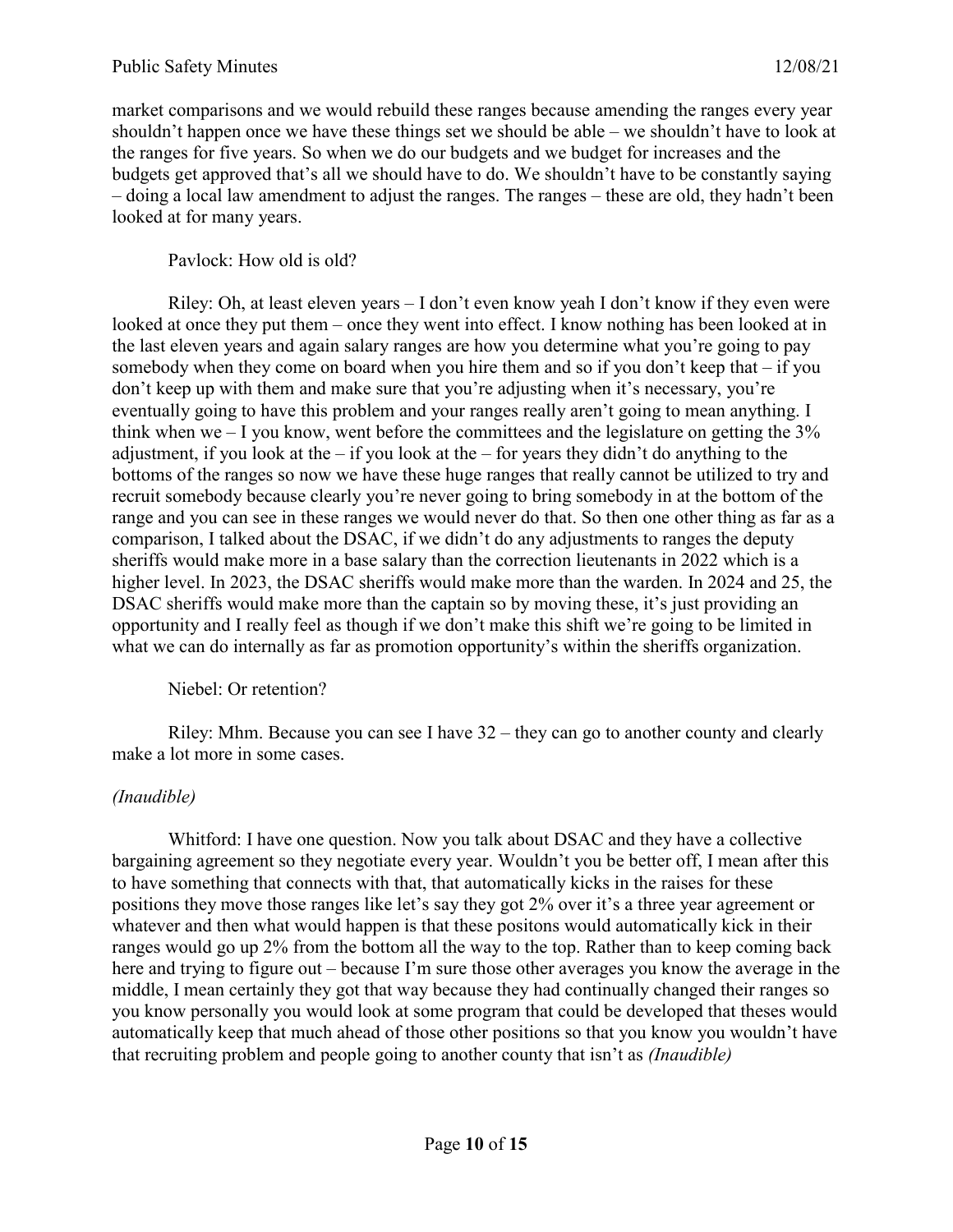Riley: Thank you, that's technically when we redo the ranges for all the management titles and we place them accordingly, that should buy us a window of at least five years where we don't have to look at these ranges ever because we would be placing the jobs based on market data into the appropriate range that would allow for them – we wouldn't place it in a job in a range that would – that somebody ultimately in a year would be at the top of the range, if the market data proves that out. I can honestly say from looking at all these titles and looking at data because all the time I get requests from departments heads to look – to get market data say on nurses and things like that so I'm constantly looking at things like that and we will place the jobs accordingly and to the proper ranges when we rebuild these and we won't have to look at them – we shouldn't have to look at them for at least five years.

Whitford: The reason I even suggest that is that you kind of indicated your frustration in having to do a local law so you know there has to be some trigger where you won't have to come and do a local law and be able to make these adjustments as the county meets. That's why I suggested something *(Inaudible).*

Riley: Yeah, and if we will by redoing these will  $-$  it will cover us for years to come on you know some years when the economy's not so bad average increases might be 2% and if the top of the range from the midpoint to the top of the range is you know, we'll figure out what we want that percentage to be. It should be fine – we should be fine for years.

Whitford: Yeah, if this will carry it for just – you said five years or possibly longer, you know it isn't an immediate thing to develop to *(Inaudible)*

Riley: And I've done this before in private sector. I've rebuilt - I've done comp structures from scratch and I know – I can tell you I know what needs to be done so that we – and I've worked with professionals so I've learned from them. HR people some specialize in compensation by the way so I've been able to really absorb a lot of information and that's – if we do this right, we're going to be fine for several years to come.

Niebel: Dan, any questions?

Pavlock: Comment, more so. I'm okay with a range category because the range has a cap and sometimes you get into a situation where the percentaging increases keep – sometimes that's where the range where we want to stay in. Those increases put you above and beyond and – so the cap is nice and hey if we have to change it, we have to change it and we make a local law it's not a – the range sometimes protects you from getting you all those extra – it's a control thing and sometimes it's needed. I've sat in on other boards and other agencies and I'm very thankful we had a range because as it was we were on the top of the scales compared to others and the range was even keeping us - more control so we're thankful we had them. It's a good and bad thing  $-$ 

Riley: It is and I'm going to tell you when I've redone some structures in my careers that I mentioned, we had that dilemma where we had employees that had worked for company for many many years, did a great job, got a lot of raises and when we slotted their job we said "they're over the top of the range for what this job is" but when they retire and we replace them we're going to replace them with a salary that's within market with what other people are paying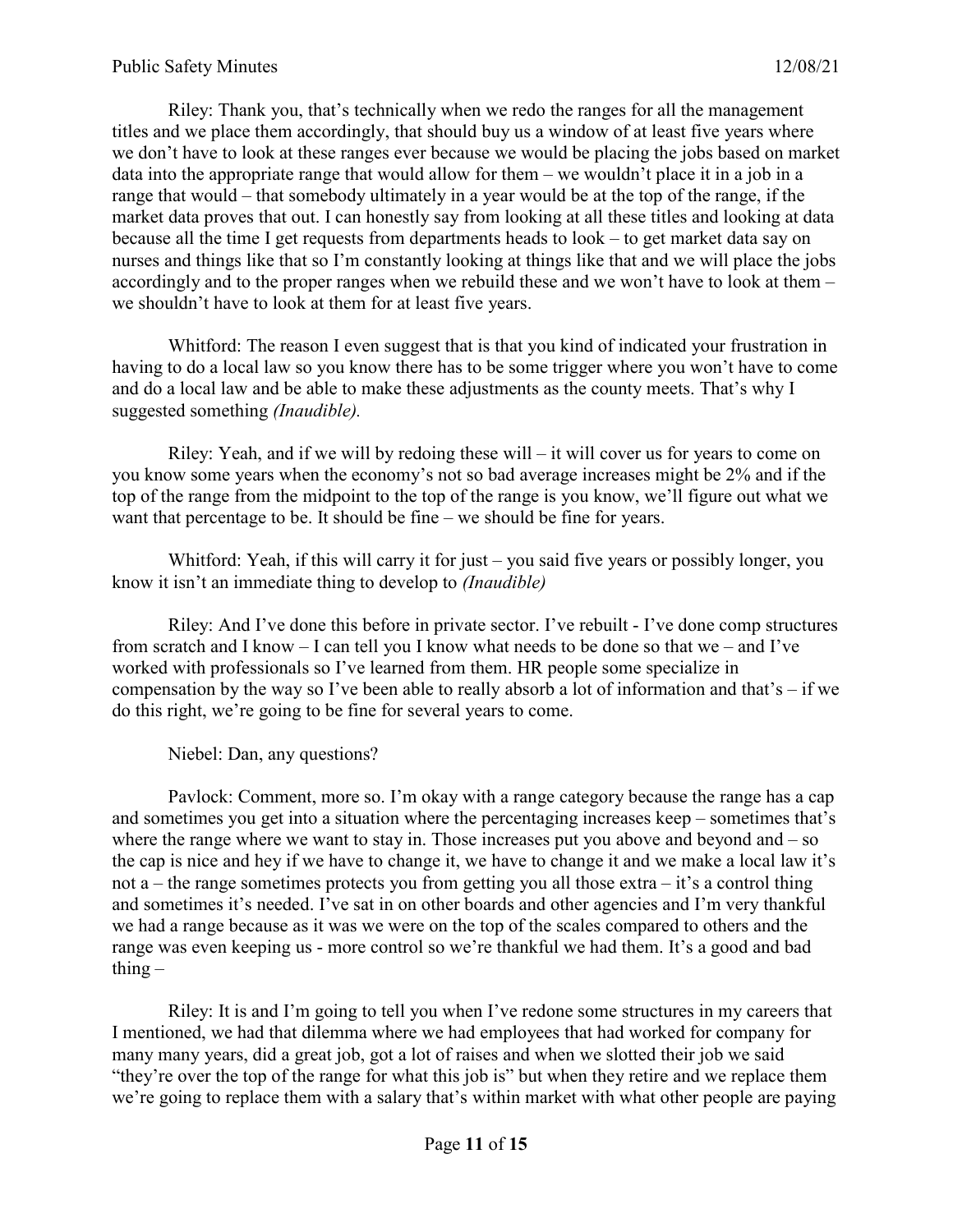for that same person, right. But we had make hard decisions about "What do we do with these people that are technically over the limit- or over the cap?" And then you make in private sector you have a little more leeway to make some decisions on what you can do with those people because you still want to reward them in some form or fashion but that's absolutely right. The caps are there for a reason because the market only will pay – the market only pays what the market will pay but then you – as I was talking to the Chairman earlier, it's an art in a science so science is the market data, the art is how you blend that in and make it work in your organization. So you have to determine internally, what is that value of these positions as well? So, that's why it's not just – it's not a real clear-cut thing and that's why people specialize in compensation is to make it right and make it work for your organization.

Niebel: Jean, just a little bit different take than what Paul had but look as far as undersheriff, the captain, the warden, the corrections lieutenant these folks belong to bargaining units? Okay so –

Riley: They don't.

Niebel: Oh they don't? Okay, well I knew the undersheriff didn't cause that's just one person but the warden, captain – these are all stand alone?

Riley: Yes, there all management.

Niebel: Okay, so they don't have a bargaining unit that could bargain not only the salary percentage salary increases but possibly ranges?

Riley: Correct. They don't have any –

Niebel: This is something that's set by us.

Riley: Mhm.

Niebel: Okay, and your – I don't know if it's a suggestion or thought would be to have a third party possibly to look these things at some point in time?

Riley: Yes. I've actually have reached out to several - through the RFP process to look at what's available and what the cost would be.

Niebel: And why is that? You don't think we can do it in house or we don't have the time or staff?

Riley: Well, that's the issue. Especially because it should be done sooner than later and next year we will be negotiating the big contract that I think is going to be very time consuming.

Niebel: Alright well these increases – there are some significant jumps in ranges. Some of the ranges go up 2, one of them goes up 3 and of course there is fiscal implications, maybe not so much in 2022 but going forward. But Jean I do want to compliment you and the sheriff for  $-1$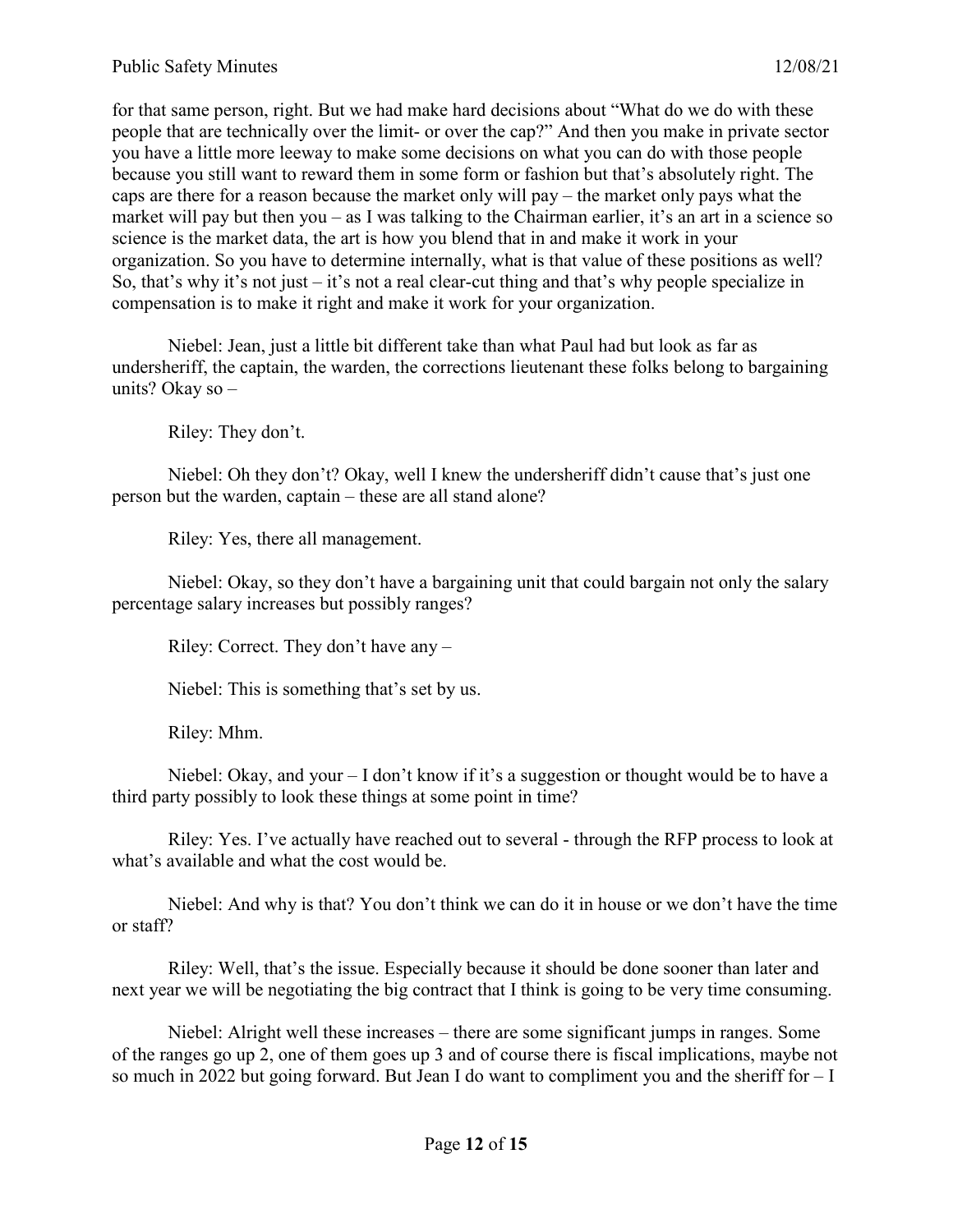had asked Jim to look into two or three or four counties – you guys have looked into what 30, 32 counties.

Riley: Actually there's 34 but there appears to be a couple of part-time – they must have a part time undersheriff. They must be a smaller county so I didn't include – I kind of took them out of the – like Warren County, their undersheriff must be part-time because -

Niebel: But in the sample size is much bigger than I had suggested. So look, if you and the sheriff are comfortable with these proposed increases, I am if this is what we need to retain these folks or maybe attract people in the future, I'm fine with this.

Riley: Thank you

Niebel: Okay Committee anything else for Jean? Those in favor? Opposed? Carried.

### Proposed Resolution- Amend 2021 & 2022 Budgets for Capital Projects

Telford: This proposal is to amend and to combine a couple capital projects. Two have already been approved and acted on which is the jail oven and the jail mixer or I'm sorry the jail mixer is 20 - all my numbers are running together. Meal carts is on board for 2022. We came in a little under budget on the jail oven. We believe we're going to be under budget on the meal carts and we recently had a pretty urgent need for a new steam kettle in the jail kitchen. This is something that's used every day, it's used to cook large amounts of food at one time and we believe that if we combine the capital projects into one that we should and hopefully will be able to obtain a new steam kettle as part of that process.

Niebel: Committee, any questions? Okay, so Rich and Jenn so these are capital projects for the jail – a new jail kitchen oven, kitchen mixer, meal carts and a steam kettle?

Telford: The first three that you listed have already been submitted and approved. The steam kettle is a new purchase that just recently came up and according to our staff it's on its last leg and its used every day and it's just of those – to find that sort of money out of our operating budget we were struggling to do.

Niebel: These are all good projects.

Dennison: Mr. Chairman, just to comment. *(Inaudible)* a little bit unusual because the jail meal carts – the budget for that is approved and it's in the 2022 adopted budget.

Niebel: Kathleen, you said meal carts?

Dennison: Meal carts for \$30,000. We decided to decrease the appropriation that department or project actually before it even begins and just as the undersheriff said just kind of make that combined project. So when we look at we're increasing the interfund transfers to *(Inaudible)* it's not that we're *(Inaudible)* not using the capital reserve, it's just to realign the projects *(Inaudible)*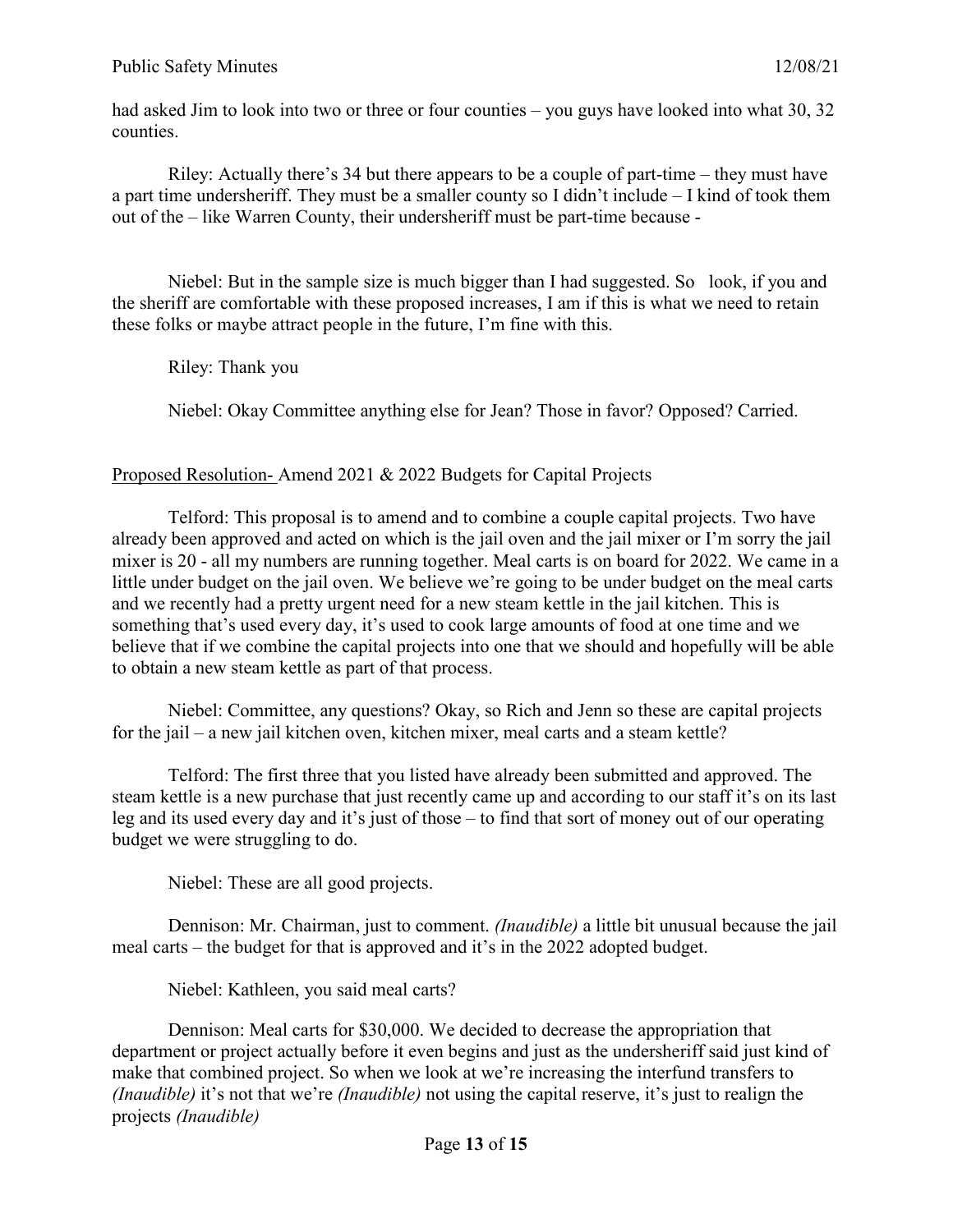Niebel: Okay, Kathleen thanks for that clarification. Any further questions? Those in favor? Opposed?

## *Unanimously Carried*

Proposed Resolution - Authorize MOU with E2CCB and Chautauqua Lake Central School for Incarcerated Youth Program at the Chautauqua County Jail

Telford: This is authorization on a MOU between the jail, E2CCB Chautauqua Lake Central School. In a nut shell it provides a service to our jail and our inmates for certain youths under the age of 21 that are eligible for instruction and the ability to take a GED exam while they're in jail. E2CCB and Chautauqua Lake would provide that to our inmates. There is no cost to the sheriff's office, it's just an agreement between the three parties.

Niebel: Rich, just technical question. Did this start September  $1<sup>st</sup>$  of this past year?

Telford: I believe this is a new or renewal?

Swan: It's a renewal.

Telford: It's a renewal.

Niebel: So it's already in progress?

Telford: Yes.

Niebel: And goes to June of next year?

Telford: That is correct, yes. And it is  $a - it$ 's part of the State Corrections Law that we offer this to individuals that meet the criteria that get this instruction and ability to achieve their GED.

Pavlock: So this is done at the jail?

Telford: At the jail, correct. Instructors would come into jail for that instruction.

Pavlock: *(Inaudible)*

Telford: And we certainly hope with education and a GED that you know, that once they get out it would assist them in getting a job or – you know and not returning, exactly.

Pavlock: It gives them something to do while they're in jail.

Telford: And this is true too.

Niebel: Those in favor? Opposed?

*Unanimously Carried*